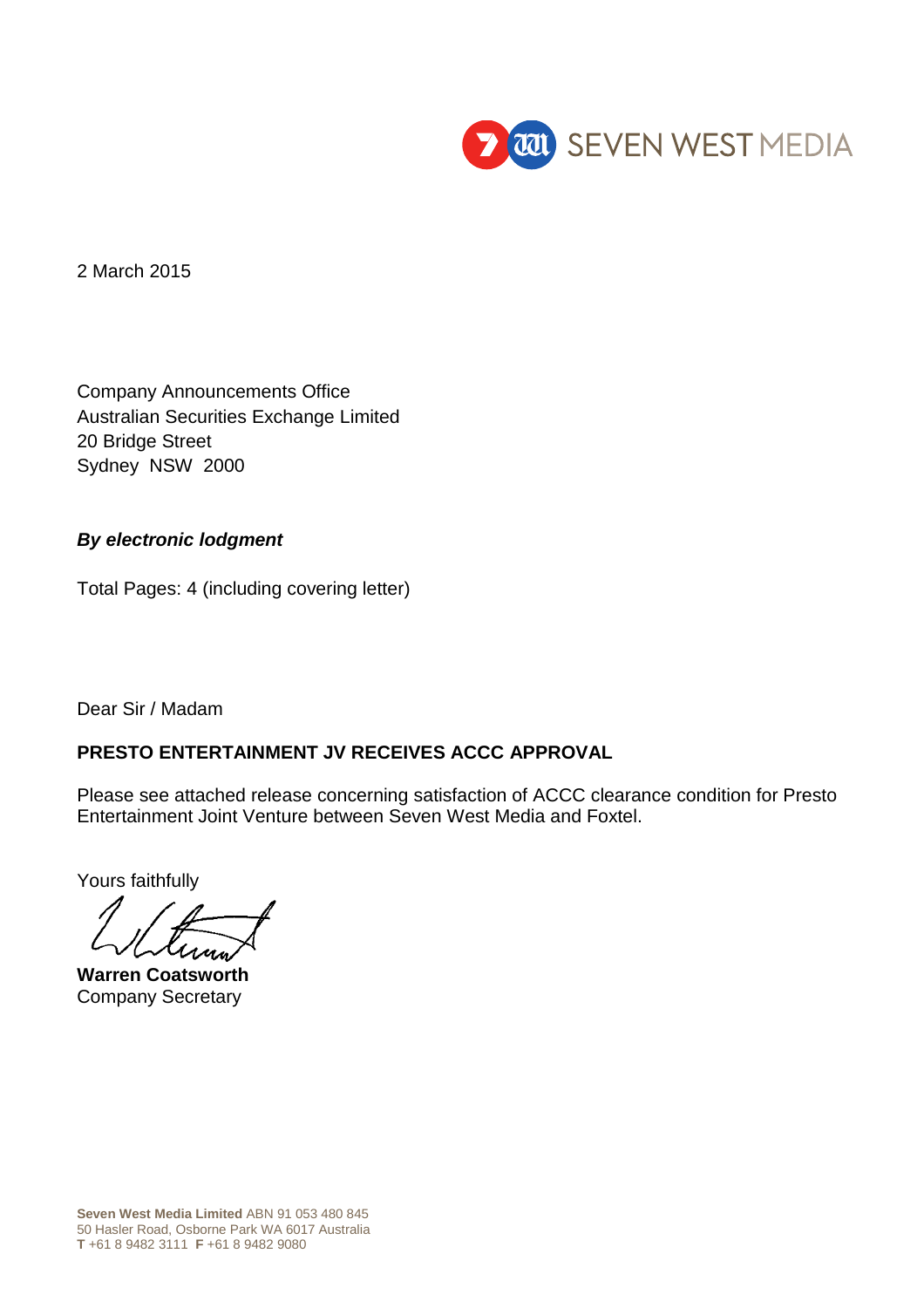

Media Release: Monday, March 2, 2015



# Presto TV joint venture between Foxtel and Seven West Media receives ACCC approval

The proposed joint venture between Foxtel and Seven West Media in the subscription video on demand service Presto TV has today received approval from the ACCC with the joint venture to become effective in due course.

The Presto TV joint venture brings together Australia's leading subscription television provider, Foxtel, and Australia's number one free-to-air network, Seven West Media, with each party to hold a 50% interest.

Presto TV will contribute content to the Presto Entertainment bundle subscription service that was formally launched in January.

Prior to approval from the ACCC, Presto TV has licensed content from Seven West Media with interim management for the service being overseen by Foxtel. The management team for the Presto TV JV will be announced shortly.

Richard Freudenstein, Foxtel CEO, said, "We have big plans for Presto Entertainment to be a leading player in the SVOD space and are excited we can accelerate plans for Presto TV with our partners Seven West Media now that the ACCC has given their consent to our joint venture."

"Presto TV is an important part of the Foxtel suite of entertainment services we offer consumers which includes the full service Foxtel cable or satellite product, the IP-delivered Foxtel Play and the recently launched Foxtel Broadband product."

Tim Worner, Seven West Media CEO, said, "We are up and running with Presto. We have great partners in Foxtel. The combination of the leader in subscription television and the leader in broadcast television – coupled with our strengths in content creation – delivers a compelling offer to our audiences on Presto. Our future is our content and our ability to deliver that content anywhere anytime on any device to our audiences."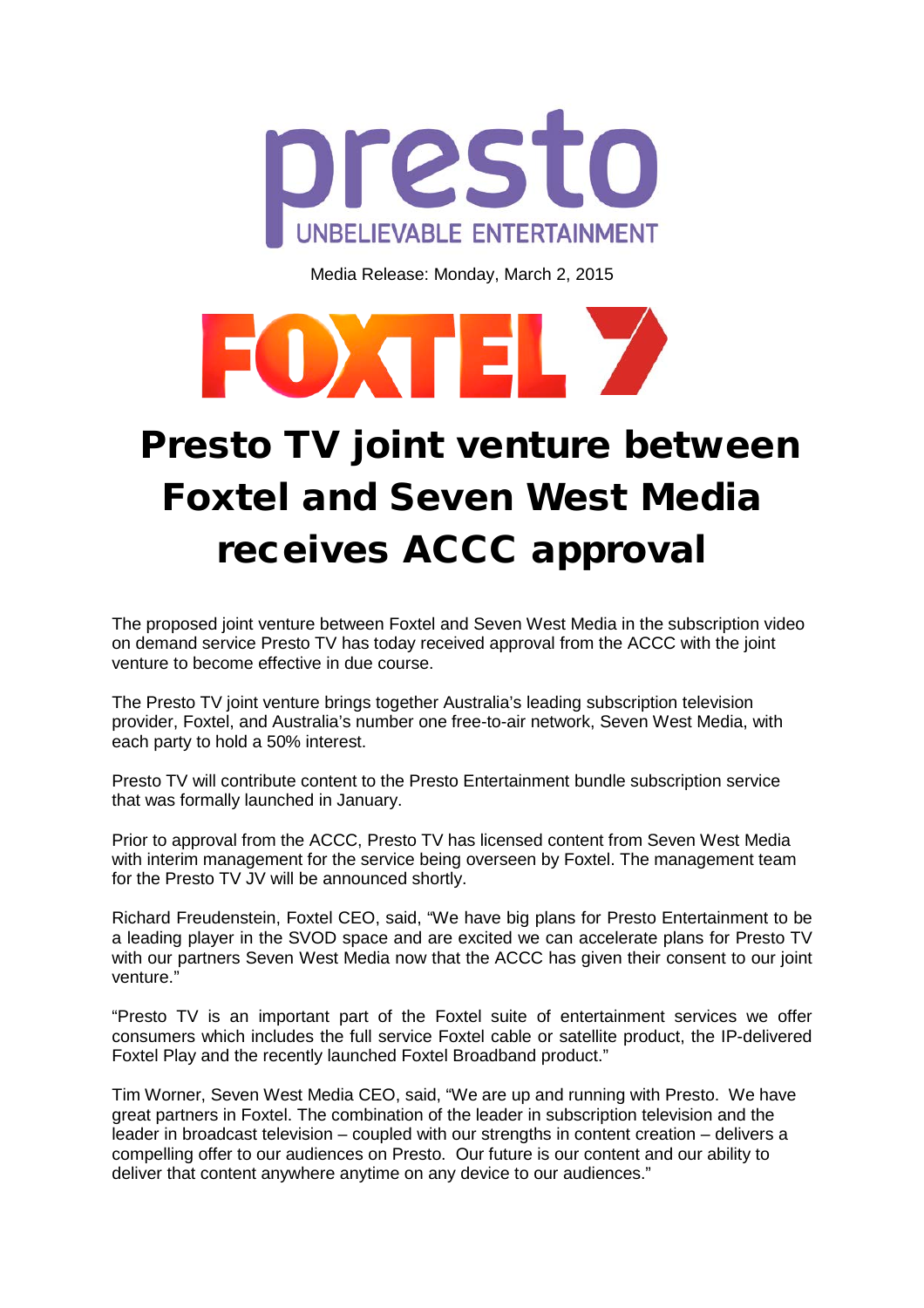Presto is currently offering new customers the opportunity to experience the full service with a free 30 day trial of the Presto Entertainment bundle subscription. It's as easy as signing up at: [www.presto.com.au](http://www.presto.com.au/) .

At the end of the 30 day free trial period, customers keen to stay on as Presto subscribers can choose between Presto TV or Presto Movies for \$9.99 a month, or continue with a Presto Entertainment TV and movies bundle subscription for \$14.99 a month, with no ongoing commitment\*.

Presto TV brings together a vast collection of TV shows from quality production houses including HBO, SHOWTIME®, CBS Studios International, Viacom International Media Networks and Hasbro Studios as well as a range of some of the best local content from Foxtel, Seven Network and ABC Commercial.

Presto Movies continues to offer movies from the major studios and key independents including MGM, NBCUniversal, Paramount Pictures, Roadshow Films, Sony Pictures Entertainment, Twentieth Century Fox, The Walt Disney Company, Warner Bros. Entertainment, Entertainment One Films Australia, ICON, Studiocanal and Transmission Films.

Presto TV, Presto Movies and the Presto Entertainment bundle are currently available across Windows PCs, Mac, iPads, select iPhones and Android devices and via Google Chromecast. Subscribers can visit [www.presto.com.au/devices](http://www.presto.com.au/devices) to see the full range of supported devices. Subscribers can register up to four compatible devices and watch two devices simultaneously.

To subscribe or discover more about Presto TV, Presto Movies or the Presto Entertainment bundle, visit [www.presto.com.au.](http://www.presto.com.au/)

## ###

## **www.presto.com.au**

#### **About Presto**

Presto is powered by Foxtel, one of Australia's most progressive and dynamic media companies. Presto allows Australians to experience great entertainment on demand, for a low monthly subscription fee. Presto is currently available to its subscribers across Windows PCs, Mac, select iPads/ iPhones and select Android tablets/ smartphones and via Google Chromecast. Recent releases and old favourites from major and key independent film studios are currently available in a Presto Movies monthly subscription. Presto TV features a vast library of subscription on demand television content comprising a broad range of locally commissioned and internationally acquired content including drama, comedy, factual and entertainment TV programs. Presto Movies is owned by Foxtel Management Pty Limited. Presto TV is a new service and will be a 50-50 joint venture between Foxtel and Seven West Media.

Each of Presto Movies and Presto TV is available for \$9.99 a month. Presto Entertainment (Movies + TV) bundle is available for \$14.99 a month.

*\*Presto requires an internet connection, data and a compatible device. Full list of compatible devices available at [www.presto.com.au/devices.](http://www.presto.com.au/devices) There is no ongoing subscription commitment, however Credit Card details must be provided at the time of Presto registration for any ongoing direct debit monthly subscription payments that apply. Monthly Presto Entertainment subscription fees apply from expiry of the 30 day free trial period unless you cancel your subscription before the end of the trial period. Pro rata monthly subscription fees may be charged to your account if you elect to switch Presto subscriptions before the end of the trial period, for details see: [https://community.presto.com.au/.](https://community.presto.com.au/) Recommended Internet speeds apply. Internet connection with minimum speed of at least 3Mbps required to view Presto. Presto is available over 3G/4G networks and Wi-Fi on compatible devices. ISP and data charges may apply. Video quality may vary according to connection type. Only available for use in Australia. Full Presto Terms and Conditions apply, see: [www.presto.com.au/webcms/legal/PRESTO.](http://www.presto.com.au/webcms/legal/PRESTO)Copyright FOXTEL Management Pty Limited.*

Follow us on social: facebook.com/presto twitter.com/presto (#Presto) youtube.com/presto instagram.com/presto

#### **About Foxtel**

Foxtel is one of Australia's most progressive and dynamic media companies, directly employing around 2,500 people, and delivering a diverse subscription television service over cable, satellite and broadband distribution. We offer a better entertainment experience every day to each one of our 2.6 million subscribing homes through delivery of new and inspiring programming across all genres, the world's most popular channel brands, and investment in high quality local content. As